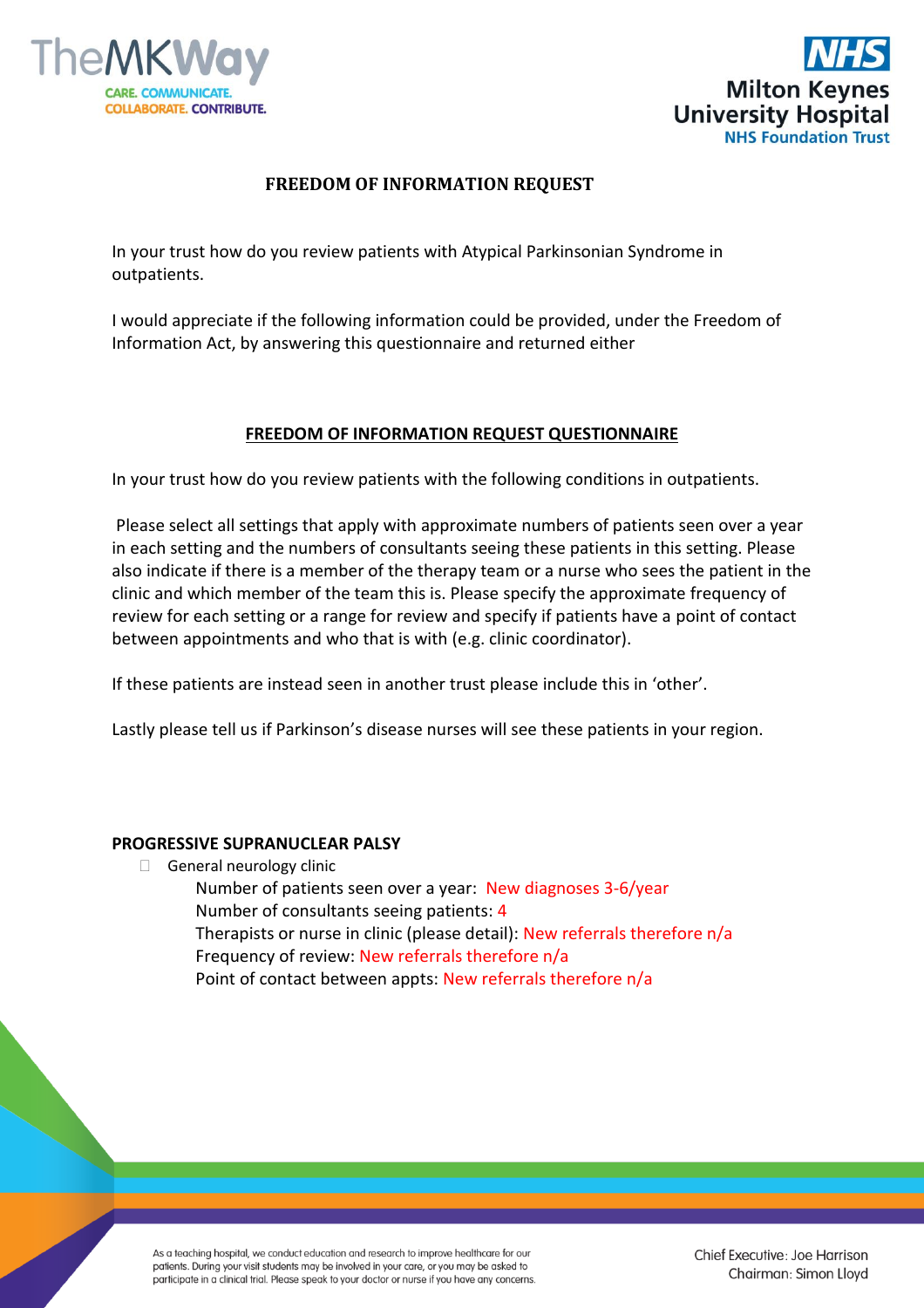



 $\Box$  Geriatrician clinic  $n/a$ 

Number of patients seen over a year: Number of consultants seeing patients: Therapists or nurse in clinic (please detail): Frequency of review: Point of contact between appts:

Movement disorder clinic

Number of patients seen over a year: FU 12-18/year Number of consultants seeing patients: 2 Therapists or nurse in clinic (please detail): Yes and No Frequency of review: Every 3-6 months Point of contact between appts: Community neuro team

- $\Box$  Specialist clinic for PSP, MSA and CBD  $n/a$ Number of patients seen over a year: Number of consultants seeing patients: Therapists or nurse in clinic (please detail): Frequency of review: Point of contact between appts:
- Other :

## **CORTICOBASAL DEGENERATION/ SYNDROME**

General neurology clinic

Number of patients seen over a year: New diagnoses 2-3/year Number of consultants seeing patients: 4 Therapists or nurse in clinic (please detail): New referrals therefore n/a Frequency of review: New referrals therefore n/a Point of contact between appts: new referrals therefore n/a

 $\Box$  Geriatrician clinic  $n/a$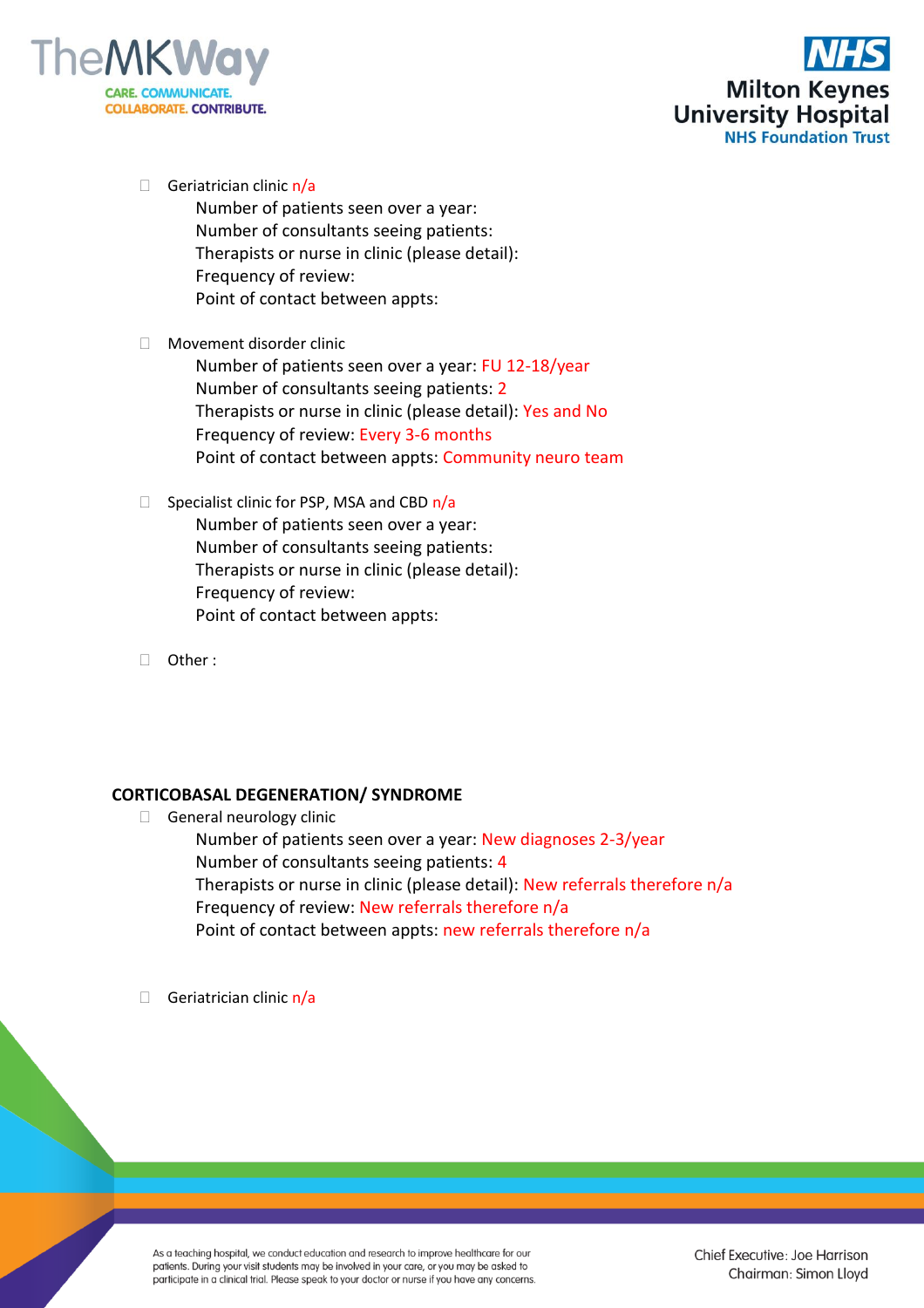



Number of patients seen over a year: Number of consultants seeing patients: Therapists or nurse in clinic (please detail): Frequency of review: Point of contact between appts:

□ Movement disorder clinic

Number of patients seen over a year: FU 8-12/year Number of consultants seeing patients: 2 Therapists or nurse in clinic (please detail): Yes and no Frequency of review: Every 6 months Point of contact between appts: Community neuro team

- $\Box$  Specialist clinic for PSP, MSA and CBD  $n/a$ Number of patients seen over a year: Number of consultants seeing patients: Therapists or nurse in clinic (please detail): Frequency of review: Point of contact between appts:
- Other:

### **MULTIPLE SYSTEM ATROPHY**

General neurology clinic

Number of patients seen over a year: New diagnoses 2-4/year Number of consultants seeing patients: 4 Therapists or nurse in clinic (please detail): New referrals therefore n/a Frequency of review: New referrals therefore n/a Point of contact between appts: New referrals therefore n/a

 $\Box$  Geriatrician clinic  $n/a$ 

Number of patients seen over a year: Number of consultants seeing patients: Therapists or nurse in clinic (please detail): Frequency of review: Point of contact between appts: